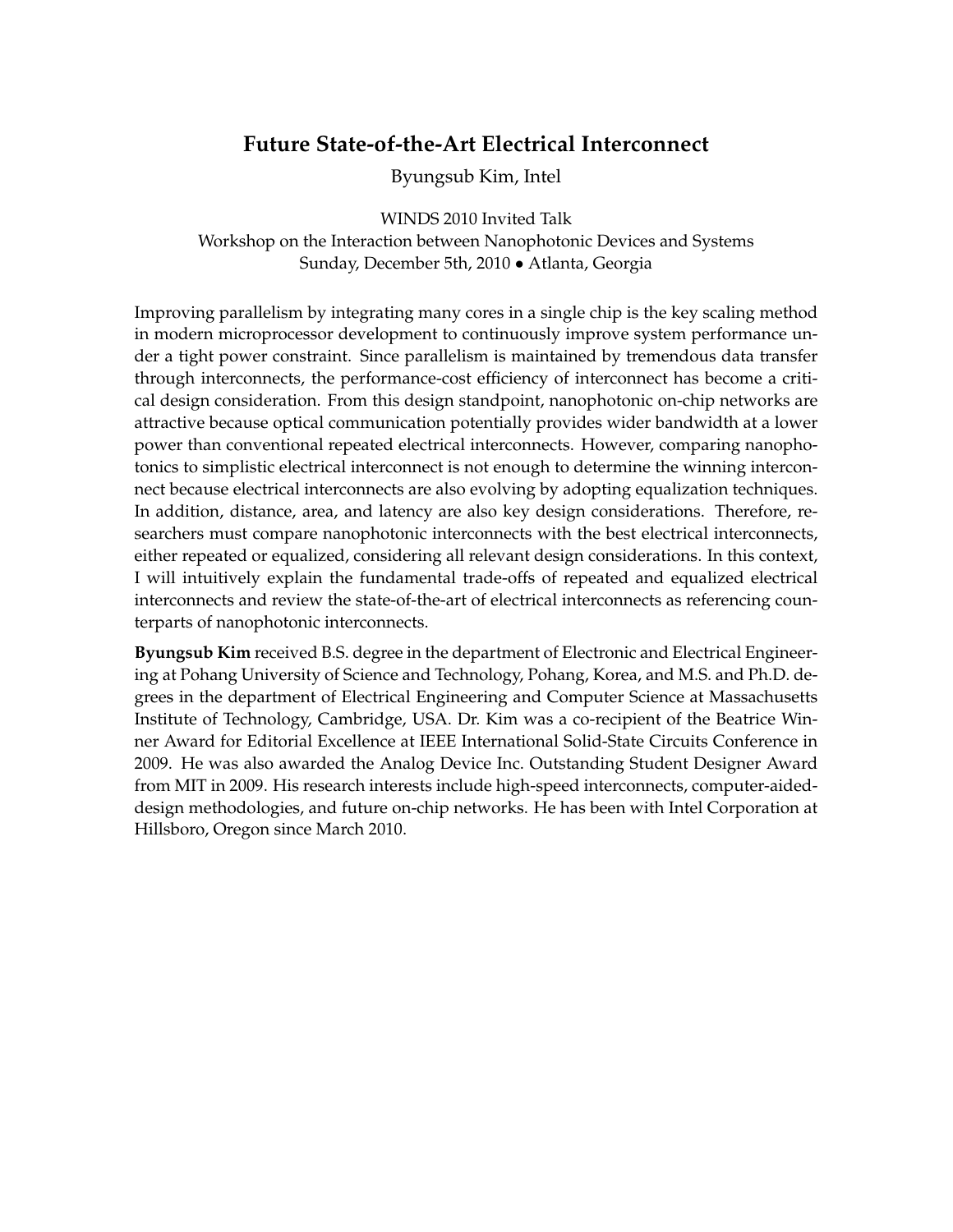# **Future State-of-the-Art Electrical Interconnect**

# Byungsub Kim

Intel Corporation

## **Abstract**

This review intuitively explains the fundamental trade-offs of repeated and equalized electrical interconnects for on-chip networks as referencing counterparts of emerging nanophotonic interconnects in terms of data rate density, energy per bit, and latency. We also review the current stateof-the-art electrical interconnects from literature.

**Keywords**: *On-chip electrical interconnect, repeated interconnect, equalized interconnect*.

#### **Introduction**

Nanophotonics in on-chip network applications has become increasingly important because optical communication potentially provides wider bandwidth at a lower power than conventional repeated electrical interconnects. However, comparing only the bandwidth and power consumption of the two interconnect types is not enough to determine the winning interconnect because electrical interconnects are also evolving by adopting equalization techniques. In addition, distance, area, and latency are also key design considerations. Therefore, researchers must compare nanophotonic interconnects with the best electrical interconnects, either repeated or equalized, considering all relevant design considerations. In this context, based on the previous literature [1]-[11], we intuitively explain the fundamental trade-offs of repeated and equalized electrical interconnects and summarize the current status of electrical interconnects.

#### **Fair Interconnect Metrics**

For a fair comparison, we consider data rate density, energy per bit, and latency for a target distance in this review. Due to limited metal area, we want to maximize aggregated data rate for a given cross-sectional metal width. Therefore, data rate density, which is data rate per interconnect divided by the interconnect pitch, is a proper bandwidth metric. Energy per bit is a proper power metric since it is normalized and independent of any other conditions. Latency is another key metric affecting the system's utilization of functional blocks.

## **Trade-offs of Repeated Interconnects**

Early repeated interconnect researchers focused on minimum delay [5], minimum delay-energy product [6], or maximum data rate density [7]. A recent work [2] presented three dimensional trade-offs among data rate density, energy per bit, and latency, demonstrating that we can trade off latency for data rate density while keeping the same energy per bit constant. For example, the two repeated interconnect designs in Fig. 1 burn the same energy per bit, but with different data rate and latency because both designs have the same total capacitance; the same elements (wire segments and buffers) are located differently. Using a simplified RC model, the delays of both interconnects are approximately

$$
\begin{aligned} T_{da} & = T_{dsa} = (R_{inv}/2 + 2R_{wire}) (2C_{inv} + 2C_{wire}) = R_{inv} C_{inv} + R_{inv} C_{wire} \\ & \quad + 4R_{wire} C_{wire} + 4R_{wire} C_{inv} \end{aligned} \tag{1}
$$

## Vladimir Stojanović

Massachusetts Institute of Technology

$$
T_{db}\text{=}2T_{dsb}\text{=}2(R_{inv}\text{+}R_{wire})(C_{inv}\text{+}C_{wire}\text{)}\text{=}2R_{inv}C_{inv}\text{+}2R_{inv}C_{wire}\text{+}2R_{wire}C_{inv}\text{+}2R_{wire}C_{wire}\text{}
$$
 (2)

where  $T_{dsa}$  and  $T_{dsb}$  are the corresponding segment delays. In reasonable designs, RinvCwire terms are the most significant since the inverter resistance  $R_{inv}$  and the wire capacitance  $C_{wire}$ dominate. Although  $T_{dsb}$  is smaller than  $T_{dsa}$ , the total delay  $T_{db}$  is larger than  $T_{da}$ . Therefore, distributing repeaters as in Fig. 1 (b) is worse off for delay.

The minimum toggling period (reciprocal of data rate) can be approximated as 3 or 4 times the segment delay. Using 3, the minimum toggling periods are approximately

Tsa=3Tdsa=3(Rinv/2+2Rwire)(2Cinv+2Cwire)=3RinvCinv +3RinvCwire+12RwireCwire+12RwireCinv (3) Tsb=3Tsdb=3(Rinv+Rwire)(Cinv+Cwire)= 3RinvCinv+3RinvCwire+3RwireCinv+3RwireCwire (4).

The minimum toggling period is reduced by distributing repeaters as in Fig. 1 (b) compared to Fig. 1 (a) because the segment delay is reduced and the increased number of segments does not affect the minimum toggling period. Therefore, we can trade off delay for data rate by distributing repeaters differently while burning the same energy per bit.

Using more sophisticated models than the simplified and conceptual equations (1)-(4), Kim [2] presented trade-off counters of repeated and equalized interconnects in Fig. 2 when circuit and wire sizes are jointly optimized for the fair interconnect metrics using an aggressively scaled 32-nm technology model. The plot shows that we can trade off latency for data rate density under the same energy per bit constraint. If the energy budget increases, then the contour lines move toward higher data rate density and lower latency.

#### **Trade-offs of Equalized Interconnects**

Equalized interconnects can offer higher performance at a smaller power cost than repeated interconnects [1]-[4]. In equalization, the transmitter  $(Tx)$  and receiver  $(Rx)$  are highpass-filter circuits (Fig. 3(a)), canceling the low-pass-filter characteristic of the wire so that the overall frequency response becomes flat. Without transmit equalization, a transmitted square pulse (dashed blue in Fig. 3 (b)) will be dispersed at the *Rx* (solid blue in Fig. 3 (b)), limiting the maximum toggling rate. An equalizing *Tx* sends a more sophisticated pulse (dashed red in Fig. 3 (b)) which is attenuated by the channel to a shorter and narrower pulse (solid red in Fig. 3 (b)) at the *Rx*. The equalizing Rx further reduces the pulse width by eliminating the DFE-tap in Fig. 3 (b). The narrower equalized pulse allows higher data rate.

Unlike repeated interconnects, we rarely trade off latency for data rate in equalization since equalization relies on flattening the channel's low pass filter response. Once flattened, the latency is the flight time of the electromagnetic wave, which is roughly determined by the wire distance.

Power consumption of the equalization strongly depends on the wire distance and the data rate. As shown in Fig. 3 (a), typically, the channel attenuation increases exponentially with